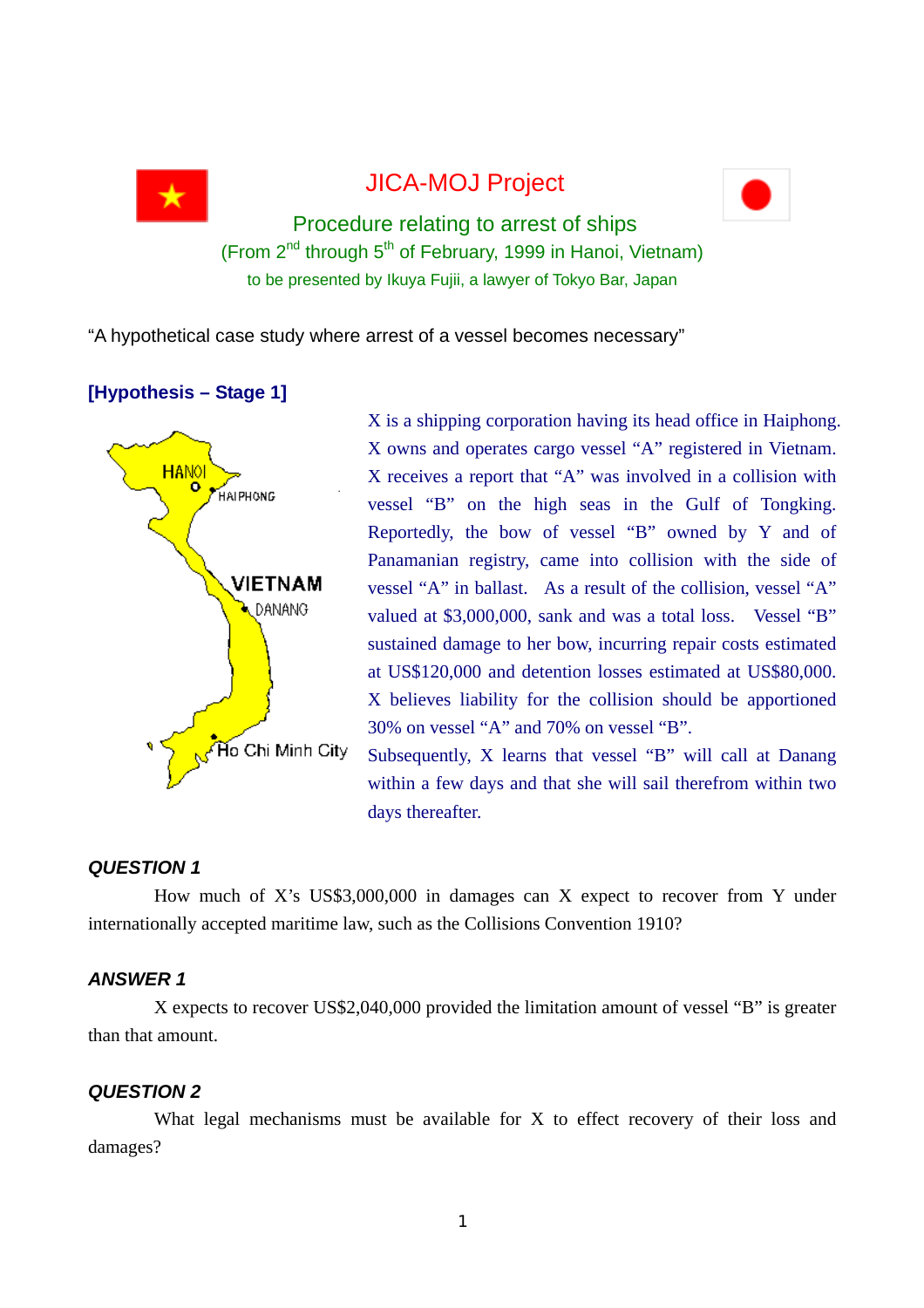#### *ANSWER 2*

There must be measures which entitle  $X$  to arrest vessel "B" promptly. The main purpose of the arrest is to secure X's maritime claim. It follows that Vietnam must have both substantive and procedural law allowing claimants to arrest vessels against which they have valid maritime claims.

#### *QUESTION 3*

What should be the requirements of Vietnam's procedural law enabling the arrest of vessels for maritime claims.

#### *ANSWER 3*

Requirements should include followings:

- a-3-1 Any party alleging that a maritime claim exists in their favour may file a motion in court requesting the ship's arrest.
- a-3-2 An arrest order may be issued prior to the arrival of the ship (or after the ship is in port.)
- a-3-3 An arrest order issued by a Vietnamese court with jurisdiction over the matter should be enforceable at any port in Vietnam.
- a-3-4 With respect to the burden of proof that must be met to obtain an arrest order, claimant must present *prima facie* evidence that their claim exists.
- a-3-5 Th motion for an arrest order should be granted in *ex parte* proceedings without the requirement of a hearing.
- a-3-6 Subject to certain conditions, a vessel should be deemed to be under arrest when an arrest order has been served on the vessel by the officers of the court even if the master is absent on board.
- a-3-7 Where the arrest order is issued prior to the arrival of the ship, the arresting party should be required to commence proceedings on the merits of the claim within a reasonable number of days after arrest has been perfected, failing which the arrest shall cease to have effect.

#### **[Hypothesis – Stage 2]**

X filed a motion for arrest with the court in Haiphong which granted the arrest. The arrest order was served on vessel B by an officer of the court of Danag. Claimant immediately filed a motion for commencement of auction proceedings. Within a few days the court declared auction proceedings commenced.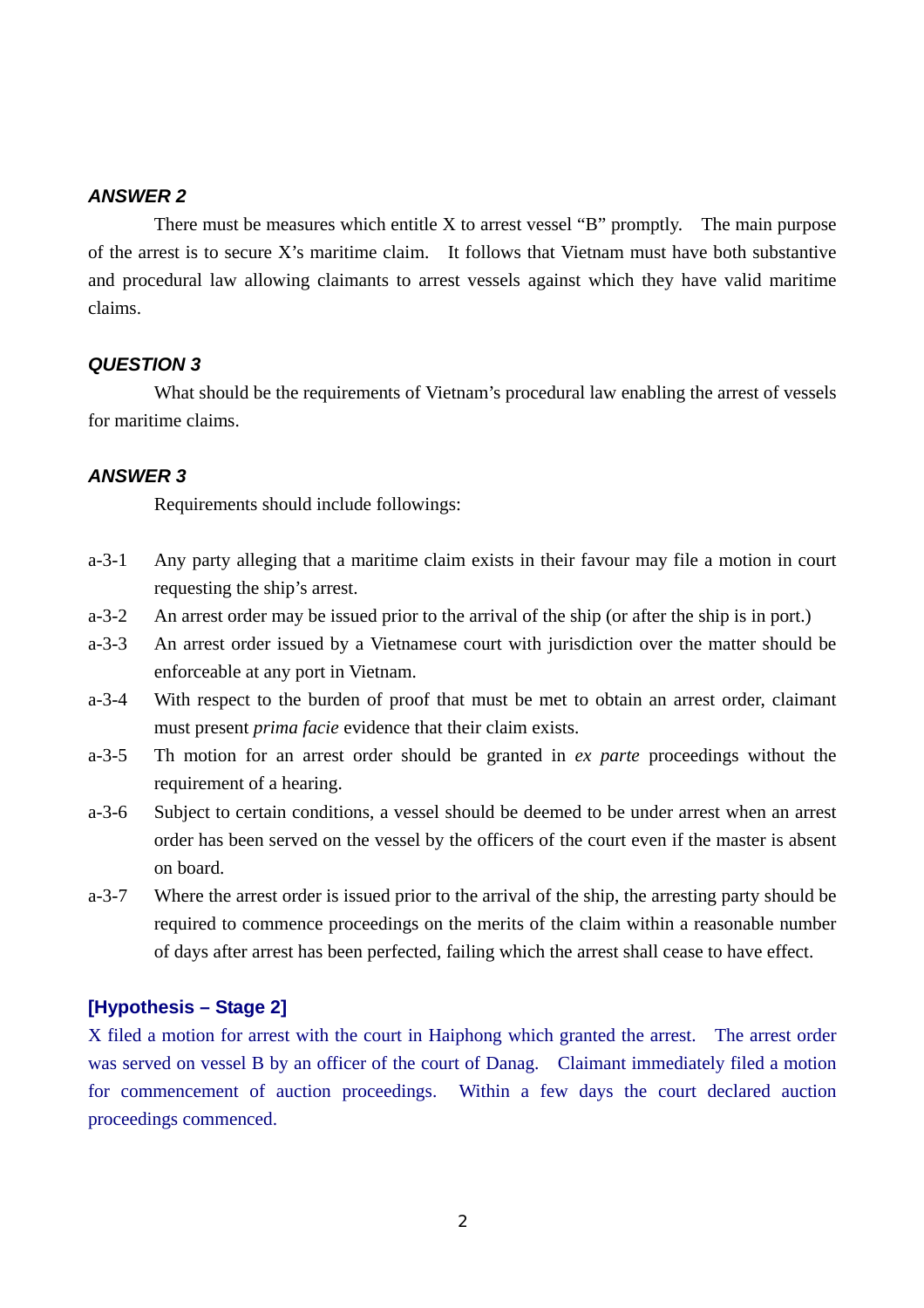#### *QUESTION 4*

What other requirements would be contained in the Vietnamese procedural law relating to arrest of ships?

### *ANSWER 4*

Requirements include followings:

- a-4-1 The owner of the arrested vessel (or their legal representative) must have right of access to the documents filed in the court by claimant. The purpose of this requirement is to give them notice of the nature and amount of the claim alleged against their vessel.
- a-4-2 The owner of the arrested vessel (or their legal representative) must have the right to release said vessel from arrest by putting up security in the court sufficient to satisfy the claim.

## **[Hypothesis – Stage 3]**

There can be a few alternatives:

```
[Alternative 1 ---- 95 ]
```
Y, through their lawyer YH of Hanoi, provides X with a security in the form of a letter of guarantee (L/G) in the sum of US\$3,000,000 plus interest and costs issued by hull underwriters of vessel B, in which jurisdiction of the Hanoi District Court is agreed. In consideration of the L/G, X withdraws not only arrest proceedings but also auction proceedings altogether. The vessel B is released from arrest. Subsequently X provides Y with an L/G for US\$200,000 plus interest and costs issued by hull underwriters of vessel A.

X, through their lawyer XH of Hanoi opens negotiation with YH in Hanoi in the hope of settling the matter out of court .

If and when the matter is settled, Y pays the agreed damages, say US\$1,720,000 to X.

X returns to Y the L/G for US\$3,000,000 plus interest and costs and Y returns to X the L/G for US\$200,000 plus interest and costs

[Alternative 2 --- 4%] Y provides X with a security in the form of a letter of guarantee (L/G) in the sum of US\$3,000,000